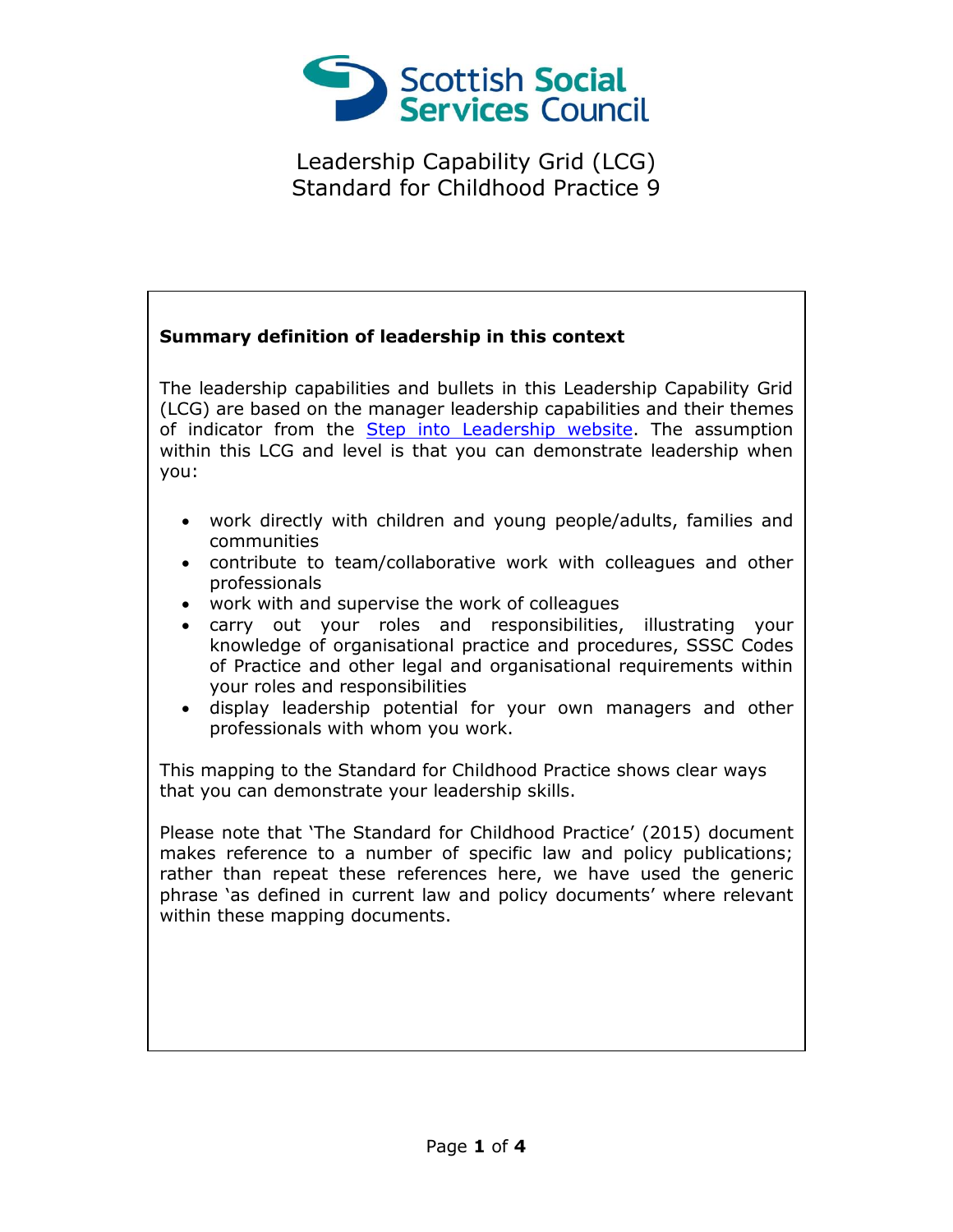

 $\Gamma$ 

| Leadership<br>capabilities | When you have a critical understanding of the principle<br>features of local, national and international systems, and of<br>policies, practices, and legal requirements relevant to the<br>service, you can demonstrate leadership capabilities by:                                                                                                                                                                                                                                                                                                                                                                                                                                                                                                                                                                                                                                                                                                                                                                                                                                                                                                                                                                                                                                                                                                                                                                                                                                                                                                                                                                                                                                                                                                                                                                                                                                                                                                                                                                                |
|----------------------------|------------------------------------------------------------------------------------------------------------------------------------------------------------------------------------------------------------------------------------------------------------------------------------------------------------------------------------------------------------------------------------------------------------------------------------------------------------------------------------------------------------------------------------------------------------------------------------------------------------------------------------------------------------------------------------------------------------------------------------------------------------------------------------------------------------------------------------------------------------------------------------------------------------------------------------------------------------------------------------------------------------------------------------------------------------------------------------------------------------------------------------------------------------------------------------------------------------------------------------------------------------------------------------------------------------------------------------------------------------------------------------------------------------------------------------------------------------------------------------------------------------------------------------------------------------------------------------------------------------------------------------------------------------------------------------------------------------------------------------------------------------------------------------------------------------------------------------------------------------------------------------------------------------------------------------------------------------------------------------------------------------------------------------|
| <b>Vision</b>              | Providing a vision for those with whom you work and your<br>organisation when you:<br>See how best to make a difference when:<br>using your understanding of local community resources and<br>$\bullet$<br>interprofessional involvement to build the capacity of the service<br>and contribute to wider strategic developments within children's<br>services (9.4)<br>Communicate and promote ownership of the vision when:<br>using your understanding of relevant legislation and policy to<br>establish a culture that promotes children and young peoples'<br>rights, difference, equality, inclusion and anti-discriminatory<br>practice in all aspects of practice (9.2)<br>Promote a public service ethos when:<br>demonstrating a sound knowledge and understanding of the<br>$\bullet$<br>implications for the service of current legal requirements, national<br>policies and guidance on, for example, employment law, health and<br>safety, and on safeguarding and promoting the wellbeing of children<br>and young people (9.1)<br>using your understanding of relevant legislation and policy to<br>$\bullet$<br>establish a culture that promotes children and young peoples'<br>rights, difference, equality, inclusion and anti-discriminatory<br>practice in all aspects of practice (9.2)<br>having knowledge and understanding of the main features,<br>$\bullet$<br>differences and commonalities within and between early learning<br>and childcare provision across the voluntary, private and public<br>sectors (9.5)<br>Think and plan strategically when:<br>using your understanding of local community resources and<br>interprofessional involvement to build the capacity of the service<br>and contribute to wider strategic developments within children's<br>services (9.4)<br>having knowledge and understanding of the main features,<br>differences and commonalities within and between early learning<br>and childcare provision across the voluntary, private and public<br>sectors (9.5) |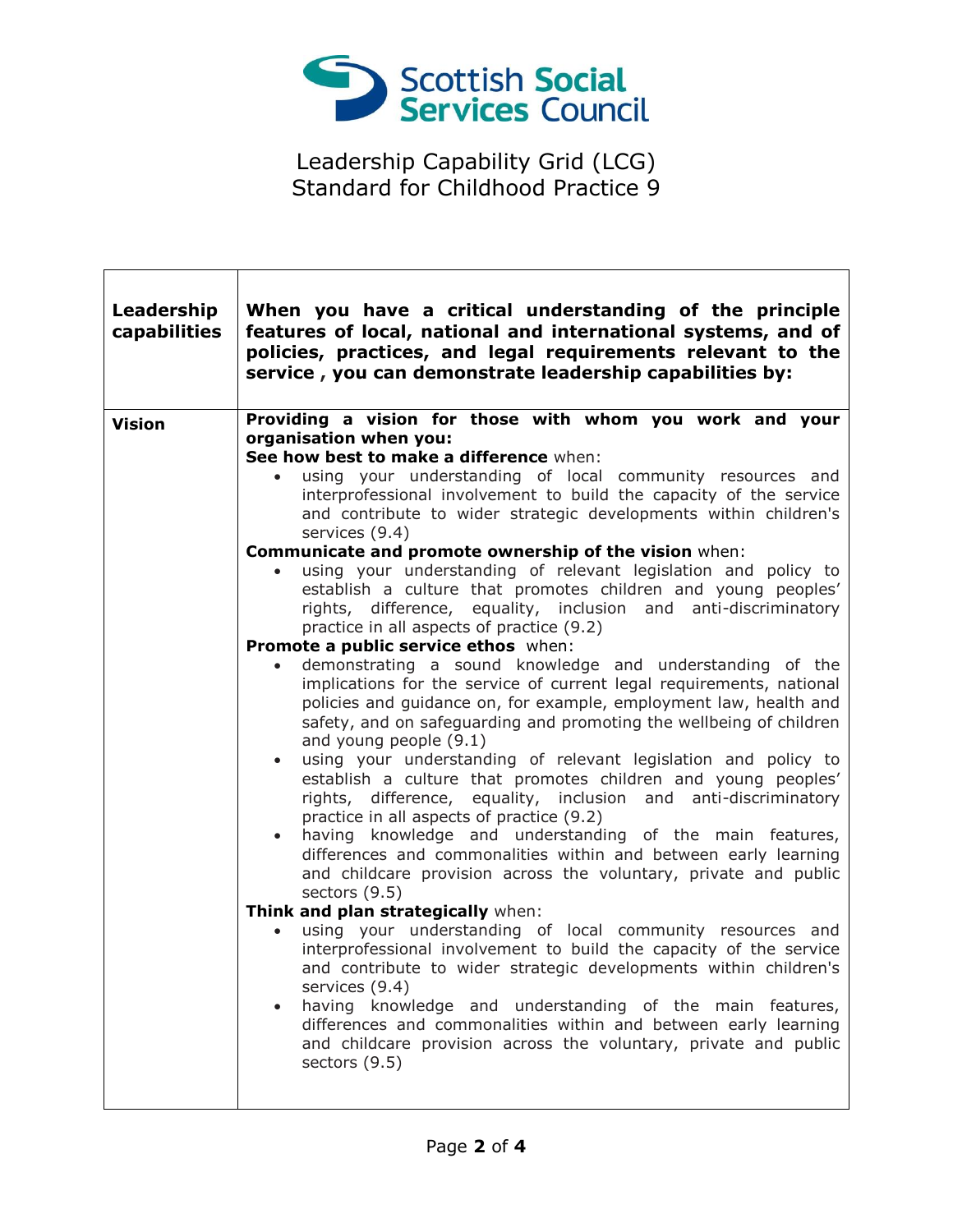

| Self-             | Displaying self leadership when you:                                   |
|-------------------|------------------------------------------------------------------------|
| leadership        | Demonstrate and adapt leadership when:                                 |
|                   | using your understanding of local community resources and              |
|                   | interprofessional involvement to build the capacity of the service     |
|                   | and contribute to wider strategic developments within children's       |
|                   | services (9.4)                                                         |
|                   | Improve own leadership when:                                           |
|                   | having knowledge and understanding of the main features,               |
|                   | differences and commonalities within and between early learning        |
|                   | and childcare provision across the voluntary, private and public       |
|                   | sectors $(9.5)$                                                        |
|                   | Enable intelligent risk-taking when:                                   |
|                   | using your understanding of local community resources and              |
|                   | interprofessional involvement to build the capacity of the service     |
|                   | and contribute to wider strategic developments within children's       |
|                   | services (9.4)                                                         |
|                   | Demonstrate and promote resilience when:                               |
|                   | using your understanding of local community resources and              |
|                   | interprofessional involvement to build the capacity of the service     |
|                   | and contribute to wider strategic developments within children's       |
|                   | services (9.4)                                                         |
|                   | Challenge discrimination and oppression when:                          |
|                   | using your understanding of relevant legislation and policy to         |
|                   | establish a culture that promotes children and young peoples'          |
|                   | rights, difference, equality, inclusion and anti-discriminatory        |
|                   | practice in all aspects of practice (9.2)                              |
|                   |                                                                        |
| <b>Motivating</b> | Motivating and inspiring others when you:                              |
| and inspiring     | Inspire people by personal example when:                               |
| others            | using your understanding of local community resources and<br>$\bullet$ |
|                   | interprofessional involvement to build the capacity of the service     |
|                   | and contribute to wider strategic developments within children's       |
|                   | services (9.4)                                                         |
|                   | Recognise and value the contributions of others when:                  |
|                   | using your understanding of local community resources and              |
|                   | interprofessional involvement to build the capacity of the service     |
|                   | and contribute to wider strategic developments within children's       |
|                   | services (9.4)                                                         |
|                   | Drive the creation of a learning and performance culture when:         |
|                   | critically considering links between theory, policy and practice       |
|                   | through analysing and critically evaluating the relationship of the    |
|                   | service to relevant quality standards and policy initiatives (9.3)     |
|                   | having knowledge and understanding of the main features,               |
|                   | differences and commonalities within and between early learning        |
|                   | and childcare provision across the voluntary, private and public       |
|                   | sectors (9.5)                                                          |